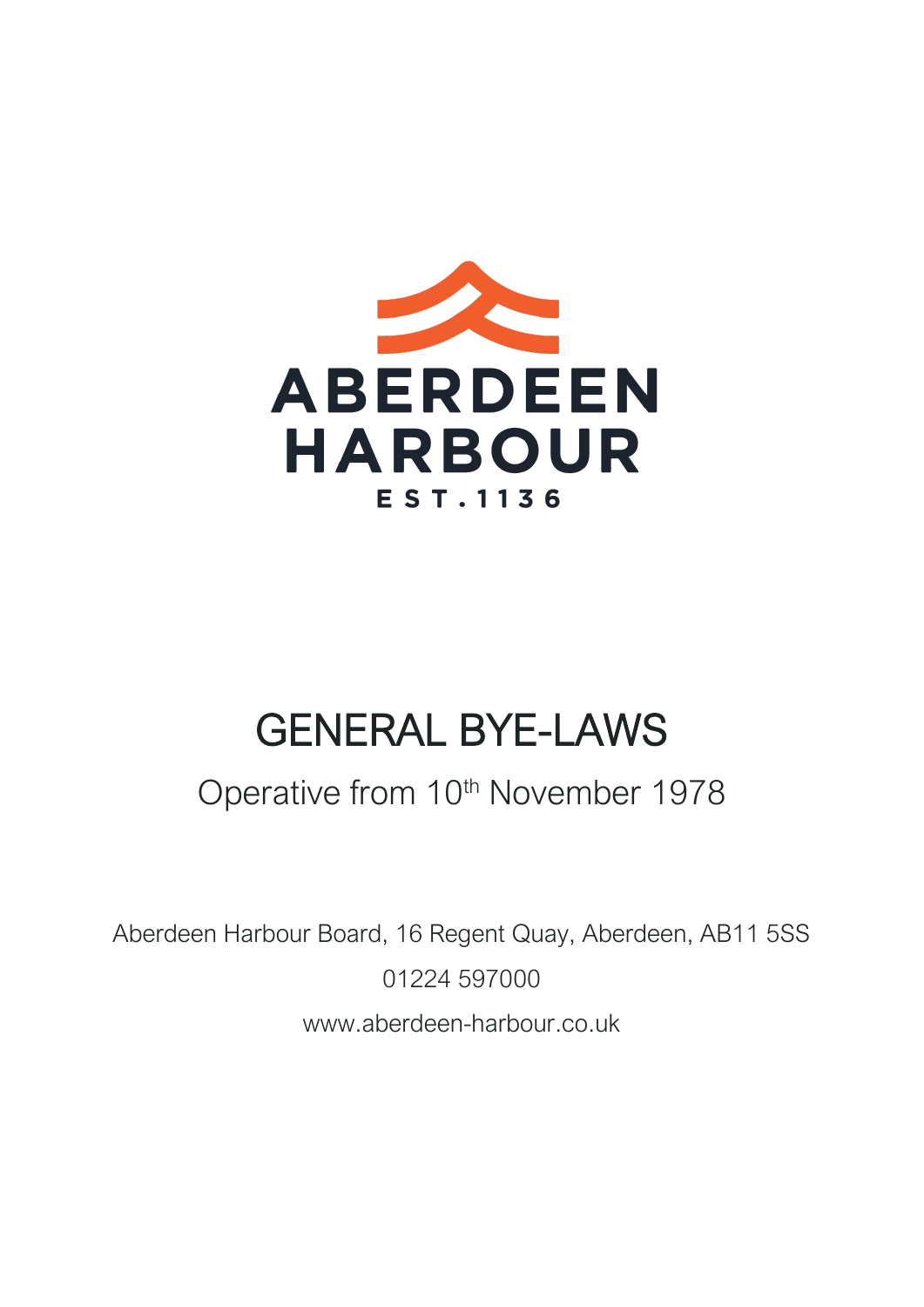#### PORT AND HARBOUR OF ABERDEEN

\_\_\_\_\_\_\_\_\_\_\_\_\_\_\_\_\_\_\_\_\_\_\_

BYE-LAWS made by the ABERDEEN HARBOUR BOARD in virtue of the powers vested in them by Sections 91 and 92 of the Aberdeen Harbour Orders, 1960, and Section 13 of the Aberdeen Cooperation (Fish Market) Order 1969 and other enabling powers.

#### **PART. 1**

#### **General**

1. These bye-laws may be cited as the Aberdeen Harbour bye-laws 1978 and shall come into operation on the expiry of one month from the date of confirmation by the Secretary of State for Transport from which date The General Bye-laws and the Fish-Market bye-laws made by the Aberdeen Harbour Board on 1st September 1970 are hereby repealed. This repeal is without prejudice to any proceeding or cause of proceeding pending or existing under the said existing bye-laws at the time of these ye-laws coming into operation and any such proceeding or cause of proceeding shall not abate or be discontinued, but on the contrary may be continued or commenced and carried on as if the said existing bye laws were not repealed.

2. In these bye-laws the following words and expressions shall have the several meanings hereby assigned to them, that is to say:-

"Albert Basin" means that part of the waterways of the harbour which lies to the westward or thereby of a straight line drawn southward or thereby across the waterway to Point Law in prolongation of the line of the east most section of Matthews' Quay;

"by day" means between sunrise and sunset;

"by night" means between sunset and sunrise;

"Collision Regulations" has the meaning assigned to that expression by Section 418 of the Merchant Shipping Act 1894

"hailing station" means the hailing station or control lower at the west end of the North Pier;

"harbour" means the harbour of Aberdeen as defined by the Order of 1960

"harbour master" means the harbour master appointed by the Aberdeen Harbour Board, and includes the assistant harbour masters, fish market superintendent, navigation control officers, berthing masters and harbourmaster's staff.

"harbour works" means quays, wharves piers, breakwaters, jetties or other works belonging to the Aberdeen Harbour Board or any part thereof as the case may be.

"master" includes every person having command or charge of any vessel.

"navigation channel" means that part of the fairway which lies inside the South Breakwater and seawards of a straight line drawn across the waterway from the capstan on the lower jetty to the easternmost of the leading lights on the Torry side.

"owner" includes the consignor, consignee, shipper, receiver or agent for sale or custody of any goods or articles, and when used in regard to any vessel includes the assigned to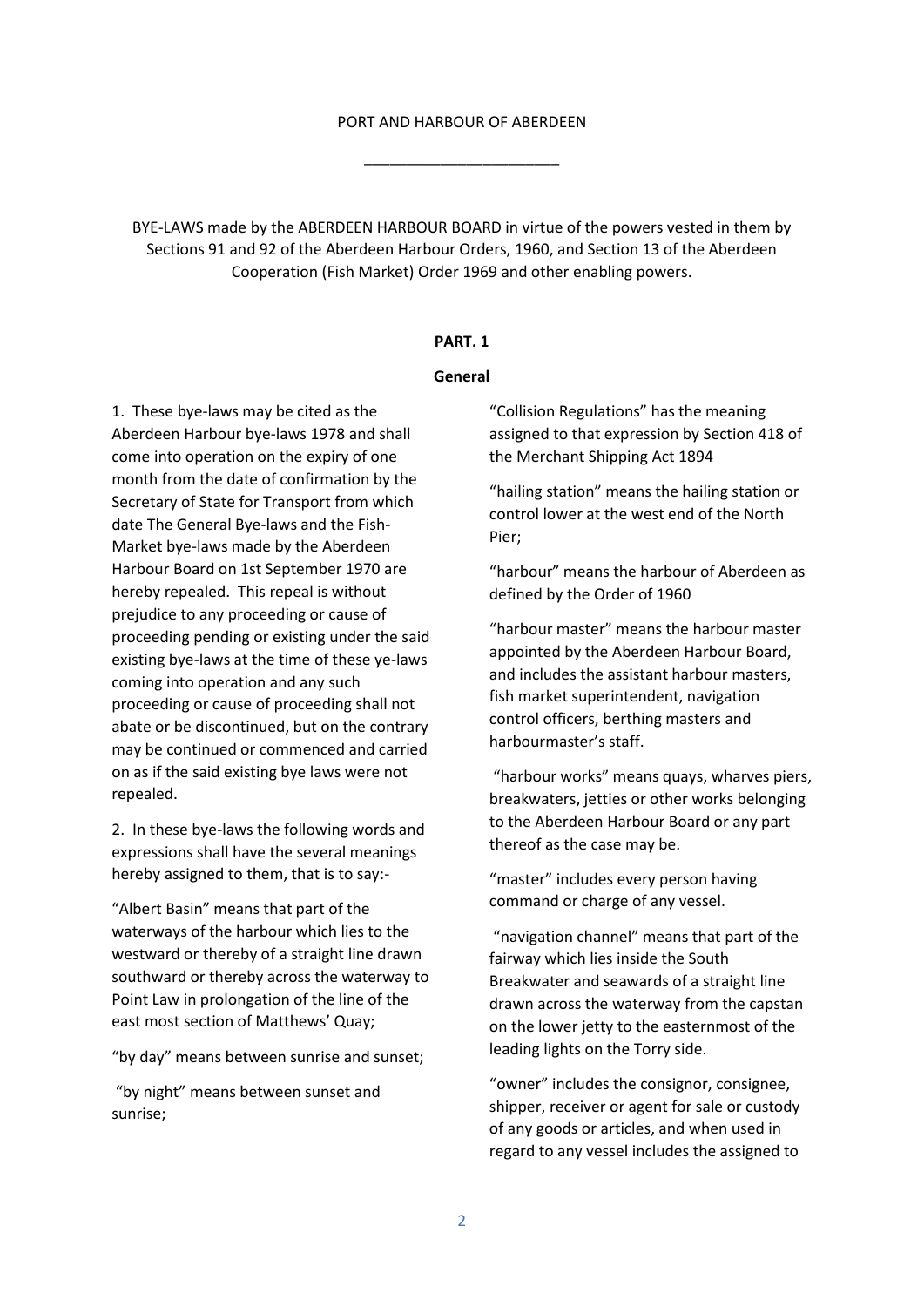that expression by agent, master, manager or other person in charge of such vessel;

"port and harbour" mean the port and harbour of Aberdeen as defined by the Order of 1960;

"quays" means the quays, wharves and piers of the harbour;

"the board" means the Aberdeen Harbour Board;

"the Order of 1960" means the Aberdeen Harbour Order 1960 as confirmed by the Aberdeen Harbour Confirmation Act 1960;

"these bye-laws" means the bye-laws contained in Parts I, II, III, IV, V, VI, VII, VIII and IX hereof;

"vehicle" includes any car, carriage, cart, coach, locomotive, omnibus, lorry, motor, tractor, trailer, truck, van or any other description of vehicle;

"vessel" includes every description of water craft, including non-displacement craft and seaplanes, used or capable of being used as a means of transportation on water;

"Victoria Dock" means that part of the waterways of the harbour which lies to the westward or thereby of a straight line drawn northward or thereby from the north east corner of Matthews Quay across the waterway to the leading jetty;

"Victoria Dock entrance channel" means that part of the Victoria Dock lying between the

east-most limit of the dock and a straight line drawn southward or thereby across the waterway in prolongation of the southerly extension of Waterloo Quay.

3. (1) Where the commission by any person of an offence under these bye-laws is due to the act or default of some other person, that other person shall be guilty of the offence; and a person may be charged with and convicted of an offence by virtue of this byelaw whether or not proceedings for the offence are taken against any other person.

(2) In any proceedings for an offence under these bye-laws, it shall be a defence for the person charged to prove:-

(a) that he took all reasonable precautions and exercised all due diligence to avoid the commission of such an offence; or

(b) that he had a reasonable excuse for his act or failure to act.

(3) If in any case the defence provided by paragraph (2) (a) of this bye-law involves the allegation that the commission of the offence was due to the act or default of another person, the person charged shall not, without leave of the court, be entitled to rely on that defence unless, within a period ending seven clear days before the hearing, he has served on the prosecutor a notice in writing giving such information identifying or assisting in the identification of that person as was then in his possession.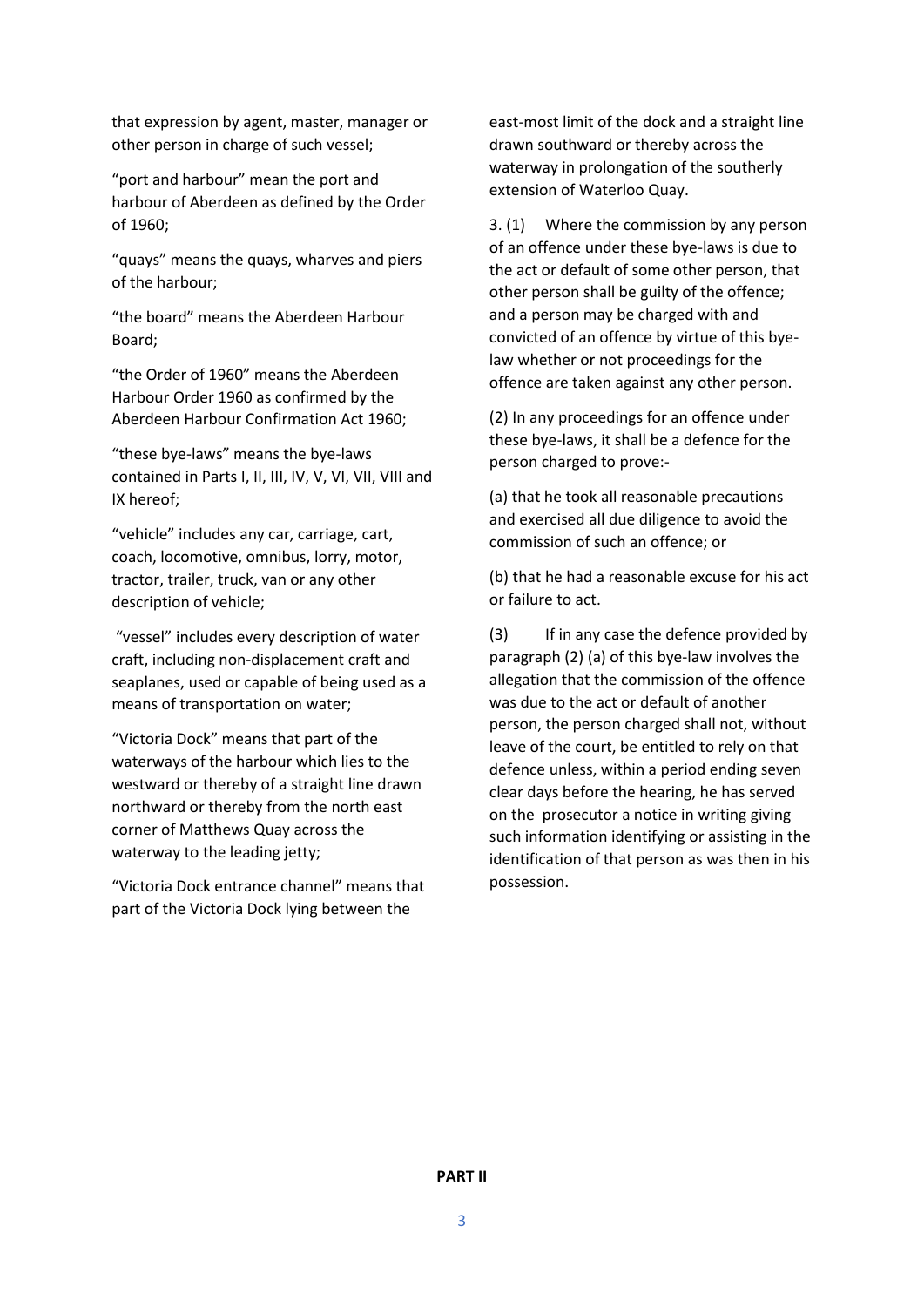#### **Regulating shipping, navigation, movement of vessels and use of waterways**

4. The master of a vessel navigating the harbour shall comply with the Collision Regulations except insofar as provisions of these bye-laws otherwise require.

5. The master of a vessel waiting within the limits of the port and harbour to enter the harbour shall so manoeuvre such vessel as to be at all times clear of the ordinary course of ships entering or leaving the harbour.

6. The master or owner of a vessel which is to enter the harbour shall, on the arrival of such vessel in Aberdeen Bay and before It approaches the harbour entrance, notify the harbour master of the intended entry of the vessel, giving the name of the vessel, the name of her master, the port or place from which the vessel has arrive and the draught of water of the vessel.

7. The master of a vessel seaward in the navigation channel shall keep such vessel to the south of mid-channel and when proceeding inwards from sea to the north of mid-channel, and so that in either case such vessel shall, with a starboard helm, always be and be kept clear of any vessel proceeding in the opposite direction. In cases where the draught of a vessel requires her to keep in mid-channel, such a vessel shall not enter the channel until the channel is clear and the signals are displayed on or near the hailing station closing the channel to vessels proceeding in the opposite direction.

8. The master of a vessel shall not cause or permit such vessel to enter the navigation channel abreast of any other vessel or to overtake any other vessel in said channel, and every master shall keep his vessel at a distance of not less than 70 metres behind any other vessel proceeding in the same direction ahead of his vessel in the said channel except when towing or being towed.

9. The master of a vessel about to enter or leave Victoria Dock shall navigate such vessel in accordance with the following light signals which are shown by day and by night from the north side of Victoria Dock entrance channel.

(a) When a green light is shown in an easterly direction, vessels may enter the Dock.

(b) When a green light is shown in a westerly direction, vessels may leave the Dock.

(c) When a red light is shown in an easterly direction, vessels shall not proceed north of an imaginary straight line joining the north-east corner of Matthews Quay to the south end of Pocra Quay.

(d) When a red light is shown in a westerly direction, vessels shall not leave the Dock.

10. The master of a vessel intending to enter or leave Victoria Dock shall give one prolonged blast and one short blast on the whistle when the vessel is at a distance of not less than 300 metres from the Victoria Dock entrance channel. In this bye-law the word "whistle" and the expressions "short blast" and "prolonged blast" shall have the same meanings as in the Collision Regulations.

11. The master of a vessel berthed in Albert Basin other than at Atlantic Wharf or Pacific Wharf shall regulate the movement of such vessel in accordance with the following light signals which are shown by day and by night from a mast towards the east end of Albert Quay.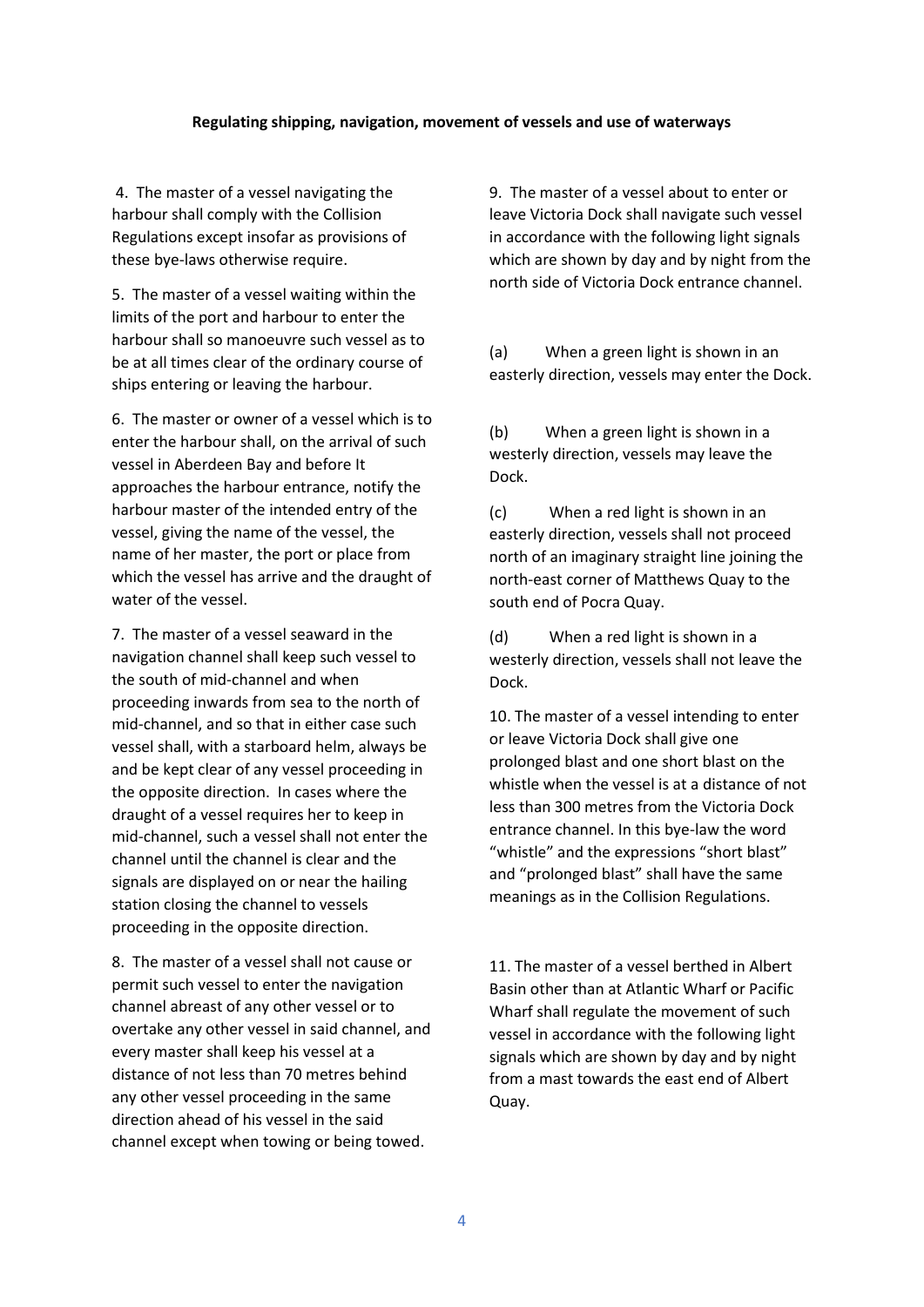12. The master of a vessel shall not cause or permit such vessel to proceed in any part of the harbour at a speed in excess of five knots over the ground.

13. The master of a vessel under way in the harbour shall cause a proper lookout to be kept and shall navigate such vessel in such a manner as not to involve risk of collision or to cause a wash which might endanger any person, property or other vessel.

14. The master of a vessel shall cause such vessel to go dead slow when within 30 metres of the places where sunken vessels or other obstructions are being lifted or removed, where moorings are being drawn or fixed, or where under-water or diving operations are taking place, and is being carried out shall cause such vessel to be kept well clear, so as not to cause any danger, injury, damage or interruption.

15. The master of a vessel shall not, without the permission of the harbour master, except for the purpose of transhipment, cause or permit such vessel to lie alongside of or to approach within 30 metres of the following:- (a) a petroleum ship, displaying a red flag or a red light (b) any vessel displaying the single letter flag signal "B" of the International Code of Signals 1969.

16. The master of a vessel not belonging to or working for the Board shall not permit such vessel to be moored at any moorings provided for the use of vessels belonging to or working for the Board.

17. The master of a vessel shall not, without the permission of the harbour master, cause or permit any vessel to be moored at any slip, stair or landing place of the harbour.

18. The master of a vessel moored to buoys in the harbour, or of a vessel which is the outside vessel of a tier of vessels moored at any quay in the harbour shall by night cause to be exhibited, where it can best be seen, but at a height of not less than 4 metres and not exceeding 6 metres above the hull, a bright white light, similar to that required by the Collison Regulations for a vessel at anchor. The master of any other vessel moored within the harbour shall, if required by the harbour master, cause to be exhibited by night a like light in a similar position to that here – in before prescribed.

19. The master of a vessel requiring to anchor or lying at anchor in the harbour shall cause the anchors to be laid as not to interfere with the navigation of other vessels.

20. Anchors shall not be used as moorings except with permissions of the harbourmaster or in case of emergency

21. The master of a vessel or any other person shall not make fast nor cause or permit to be made fast any rope, chains tackle or moorings to the pontoon docks, piles, waling handrails, lamp posts, ladders, steps, fenders or to any part of the harbour works except the dolphins, buoys, mooring posts, pawls, rings and bollards placed for the purpose.

22. The master of a vessel in the harbour shall provide proper lenders for such vessels, and when lying or moored at a quay shall fend or cause such vessel to be fended off from it so as to prevent damage to the quay and other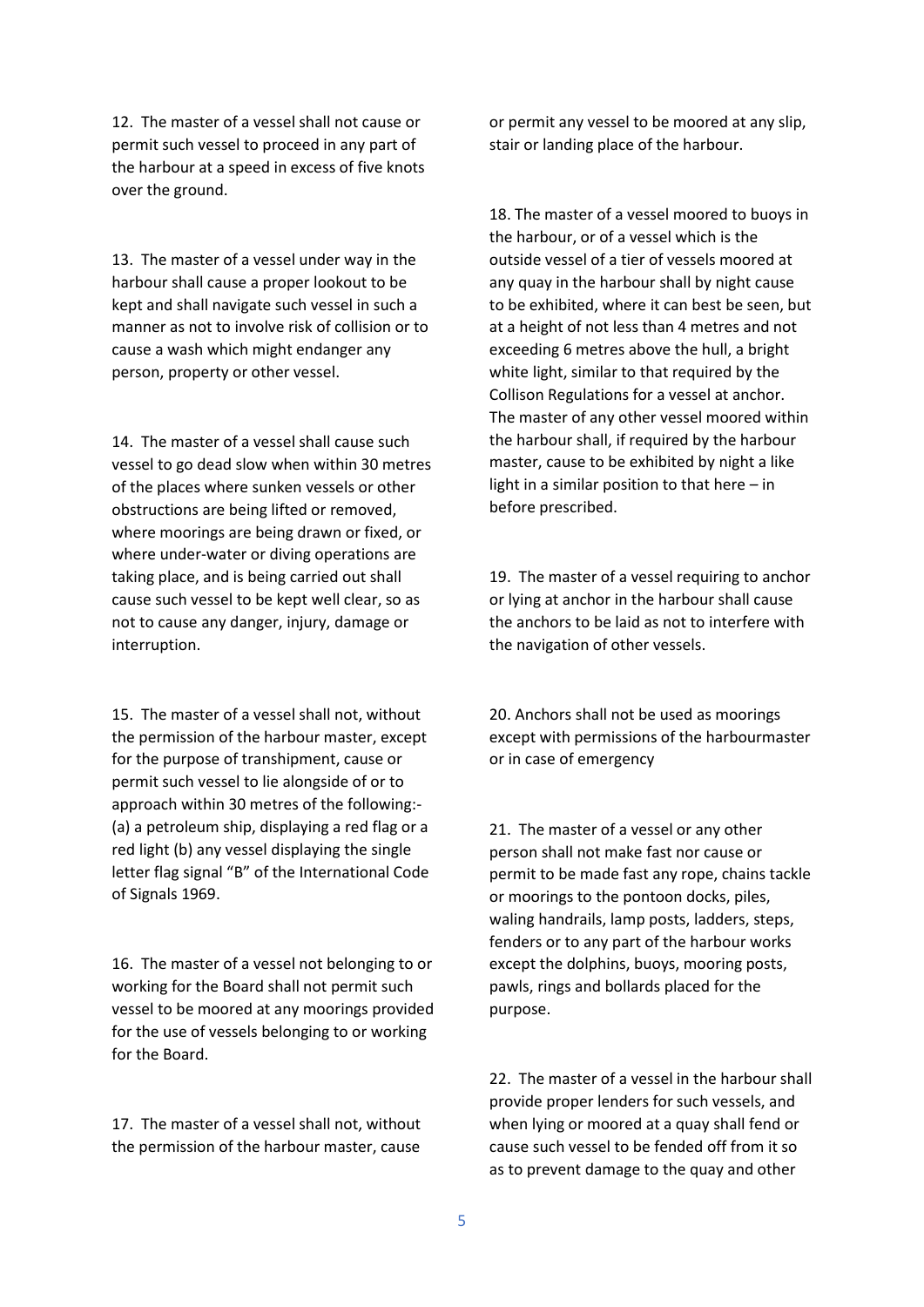works or to other vessels, by the motion of the vessel or otherwise, and when vessels are lying in tiers the master of each vessel shall fend or cause each vessel to be fended off from the others (the offside vessel fending off from the inside one).

23. The master of a vessel aground in the harbour shall have a lookout or watchman on duty to give warning to approaching vessels

24. The master of a vessel shall not without the permission of the harbour master allow such vessel to lie in the waterways of the harbour except where berthed at a quay.

25. The master or person in charge of a vessel shall not navigate such vessel in the harbour whilst under the influence of drink or drugs.

26. The owner or master of a vessel shall (unless the Harbour Master shall authorise in writing otherwise) at all times when in the harbour have in attendance on-board his vessel a competent person to act as watchman, so that such vessel remains at all times safe, secure and properly moored and so danger and damage to such vessel and contents and to other vessels, harbour works and quays and any other persons, or property whatsoever may be prevented.

27. The master of a stream vessel shall as soon as such vessel arrives at her berth, cause the furnace and dampers to be so regulated as to prevent accidents from fire, and shall, when in the harbour, adjust the furnace doors and temper the furnace fires, so that no more than the smallest practicable quantity of smoke shall pass therefrom.

28. The master or owner of a vessel using the harbour shall cause the name of such vessel to be prominently displayed on such vessel.

29. The master of a vessel berthed in the harbour shall not move his vessel or cause his vessel to leave her berth, without receiving permission from the harbour master. Notwithstanding the receipt of such permission, no vessel shall be moved from the berth where such action is likely to involve danger by reason of the approach of an oncoming vessel or the proximity of any other vessel under way or getting under way or when there is insufficient depth of water in the harbour to allow such movement without the risk of the vessel grounding in the harbour.

30. The master of a fishing vessel shall deliver the catch of cargo as soon as may be after the vessel is berthed and shall so far as within his power cause the delivery to be carried out continuously.

31. A person shall not cause or suffer any part of the cargo of any vessel or any gear, equipment or material from or for such vessel to be thrown or to fall into the harbour. When by accident or otherwise any such cargo, gear, equipment or material falls overboard or is discharged into the harbour, the circumstances and the position, nature and quantity of the material shall be immediately reported to the harbour master.

32. The master of a vessel loaded with timber shall not commence discharging the same into the waterway of any part of the harbour unless and until he has obtained permission from the harbour master to do so.

33. The master of a vessel from which timber is being discharged into the waterway of the harbour shall immediately stop discharging the same on receiving an order from the harbour master to do so.

34. The master of a vessel discharging timber into the waterway of the harbour, and the person having the care of the discharge of such timber, shall keep the timber together in the immediate vicinity of the vessel from the time of the discharge thereof until the same is rafted together, and shall raft the timber together as soon as possible after its being discharged.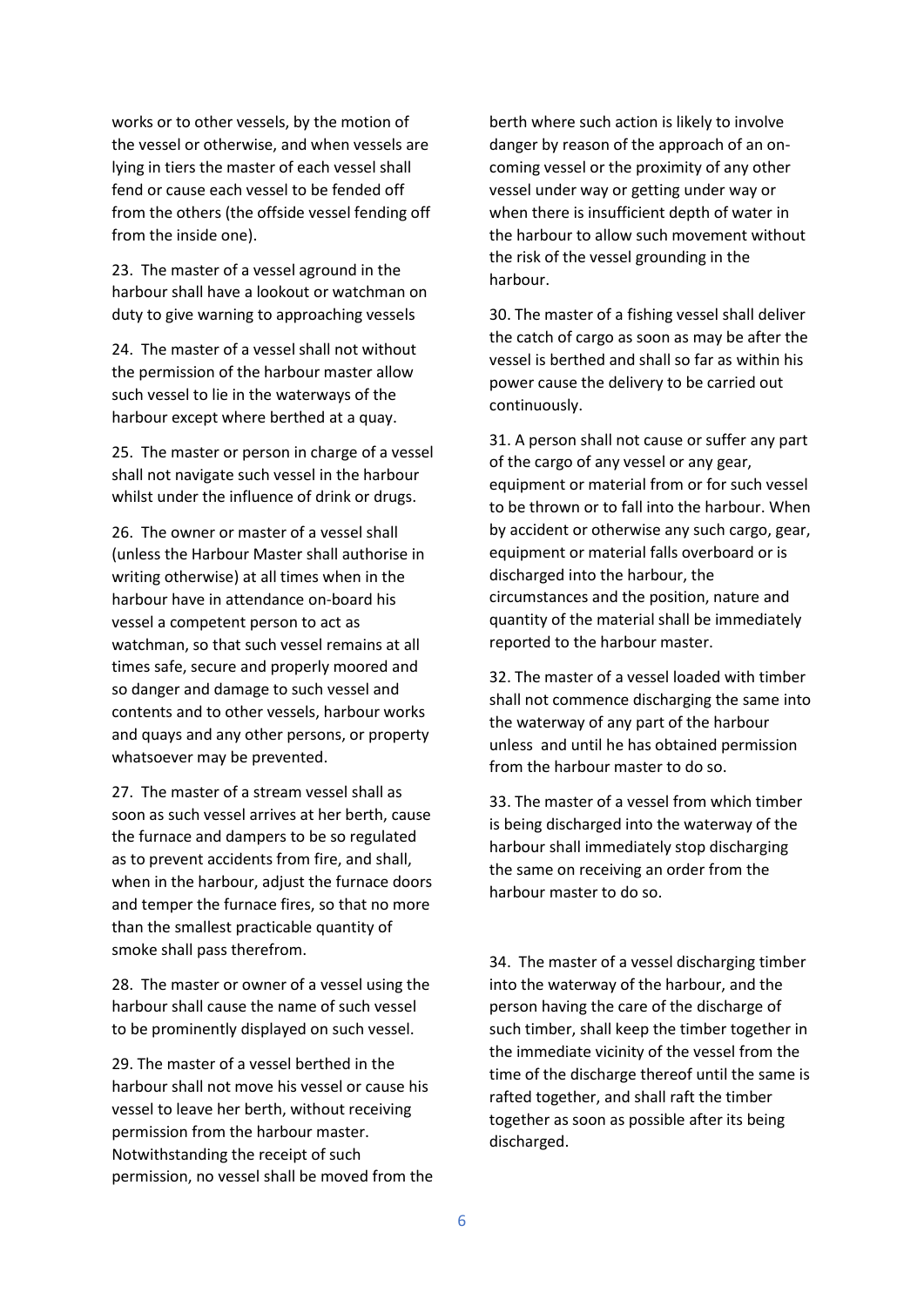35. The master of a vessel discharging timber, and the person having the care of the discharge of such timber, shall not form or aloe to be formed any raft of such timber exceeding six metres in breadth, and shall cause all rafts to be properly fastened at both ends.

36. The master of a vessel discharging timber, and the person having the care of the discharge of such timber, shall have a float or platform of light floating timber, on which all oak, elm or other heavy timber liable to sink shall be placed.

37. The master of a vessel discharging timber, and the person having the care of the discharge of such timber, and also the owner of such timber shall, during all the time any part of such timber shall remain in the waterway of the harbour, keep a competent person in charge of the timber discharged and remaining in the waterway, for the purpose of preventing the same getting adrift, and of immediately and properly mooring again any timber that may get adrift.

38. The master of a vessel shall not permit such vessel to be fumigated in any part of the harbour without the permission of the harbour master, and without having on board a competent person to take charge of the vessel until the completion of the fumigating and until the fires in such vessel are extinguished.

39. The master of a vessel, for the fumigating of which permission shall have been given by the harbour master, shall place her in such part of the harbour as the harbour master may direct for the purpose of being fumigated, and shall keep her in the same position during the

whole operation of the fumigating unless otherwise directed by the harbour master.

40. A person shall not proceed on board nor remain on board a vessel in the harbour except on official business, unless with the express permission of the master who shall be responsible for the orderly conduct of such person.

41. The master of a vessel shall allow free passage across or over the deck of such vessel for discharging or loading the cargo of vessel or vessels lying further off from the quay, and for conveying to and from such other vessel or vessels all articles or things for ballasting, fuelling, storing or repairing the same; and shall, for any of the said purposes, give, on such vessel of which he is master, every facility for the placing, by the master of such other vessel or vessels, of gangways or planks, and also, if required by the harbour master, for the rigging of any tackle.

42. The master of a vessel shall not permit any effluent, condensing or waste water to be is charged from such vessel on to the harbour quays or works.

43. The master of a vessel which cause or receives damage of any kind while in the harbour or which is involved in any accident therein in which damage may have been received or caused, shall immediately notify the harbour master and thereafter shall as soon as possible report the incident to the harbour master in writing.

44. A shipbuilder or other person shall not launch or allow to be launched any vessel into the harbour without giving to the harbour master at least seven days' previous notice in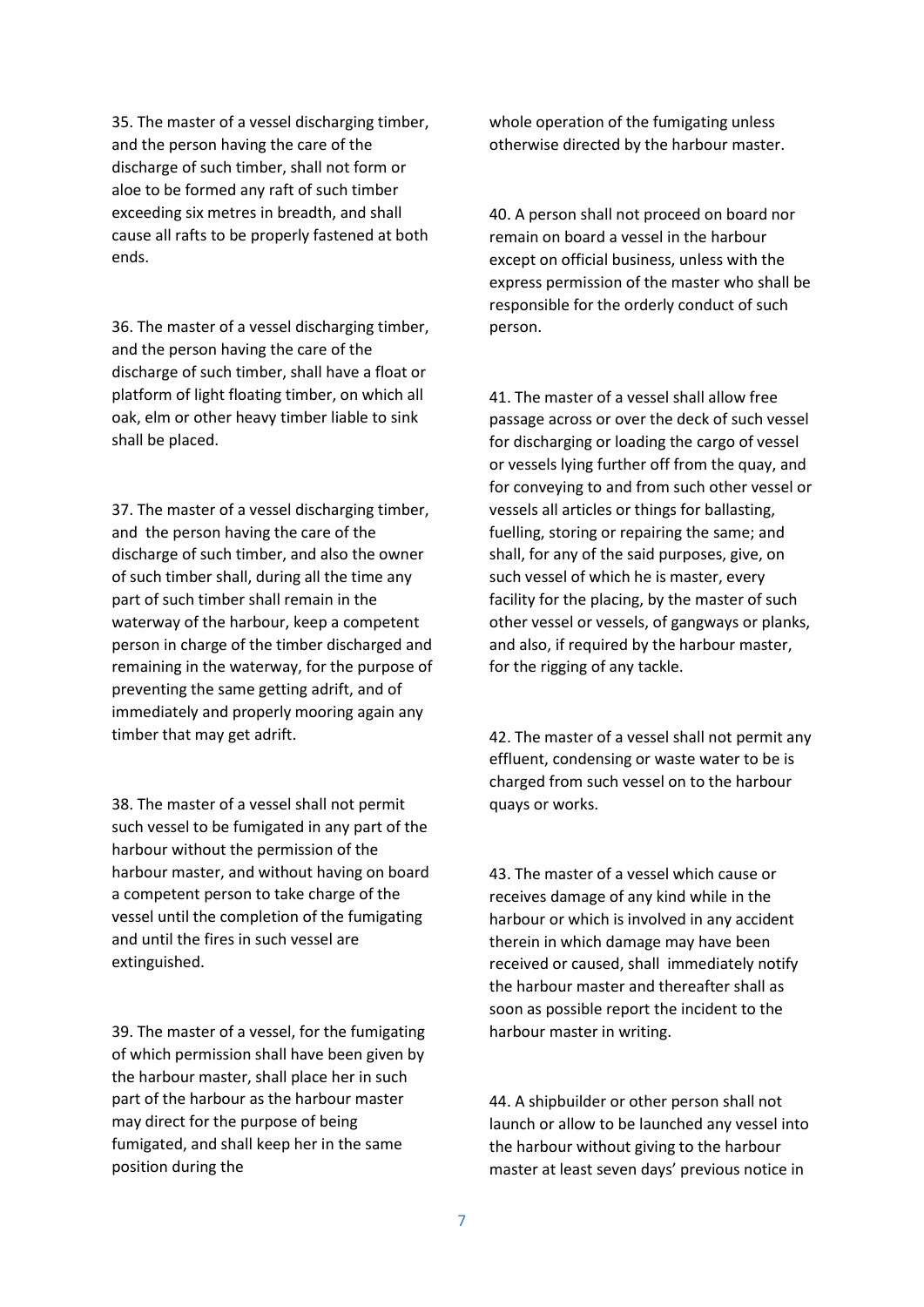writing of the time at which the intended launch is to take place unless a shorter period of notice has been agreed by the harbour master and the launch of such vessel shall only take place at the time specified in the notice, or within half-an-hour thereafter.

45. A person shall not bathe or dive in any part of the harbour except with the written permission of the harbour master.

46. A person shall not dredge or grapple for any article or thing in the waters of the harbour without having first obtained the written permission of the harbour master.

47. A person shall not water-ski nor aquaplane in the waters if the port and harbour nor assist a person to water-ski or aquaplane.

48. The person in charge of a sailing boat, rowing any boat or other small craft shall comply with such directions as may from time be given by the harbour master with respect to the movement of such craft within the waters of the harbour.

49. A person who, whether as owner or otherwise, has the change or control of a pleasure boat or, being present, is entitled to give orders to the person having charge or control, shall not cause or suffer such vessel to be driven or sailed within the port and harbour in a dangerous manner or due care and attention or without reasonable consideration for other persons, neither in the case of a pleasure boat propelled by an internal combustion engine shall such a

person use the pleasure boat within the port and harbour unless the engine is fitted with a silencer suitable and sufficient for reducing as far as may be reasonable the noise caused by the escape of the exhaust gases from the engine.

50. A person shall not fish in the waters of the harbour without the written permission of the board.

51. A person or organisation shall not hold regattas or boat races in the waters of the port and harbour nor shall exhibitions of craft take place therein without the written consent of the Board.

52. A person shall not smoke on board any vessel discharging or loading any flax, hemp, esparto grass or other combustible thing, except in accommodation which the master shall have at his discretion designated as safe for smoking nor shall a person smoke in any shed or warehouse of the Board where cargo is handled or stored, nor in any shed or warehouse of the Board where a notice is for the time being exhibited by the Board indicating that smoking is prohibited.

53. A person shall not use any welding, cutting or burning plant on any part of the harbour works nor on board any vessel in the harbour, except with the written permission of the harbour master and then only subject to such conditions as he might prescribe.

54. A person shall not use or cause to be used a vehicle for the purposes of towing or moving a vessel with the written permission to the harbour master.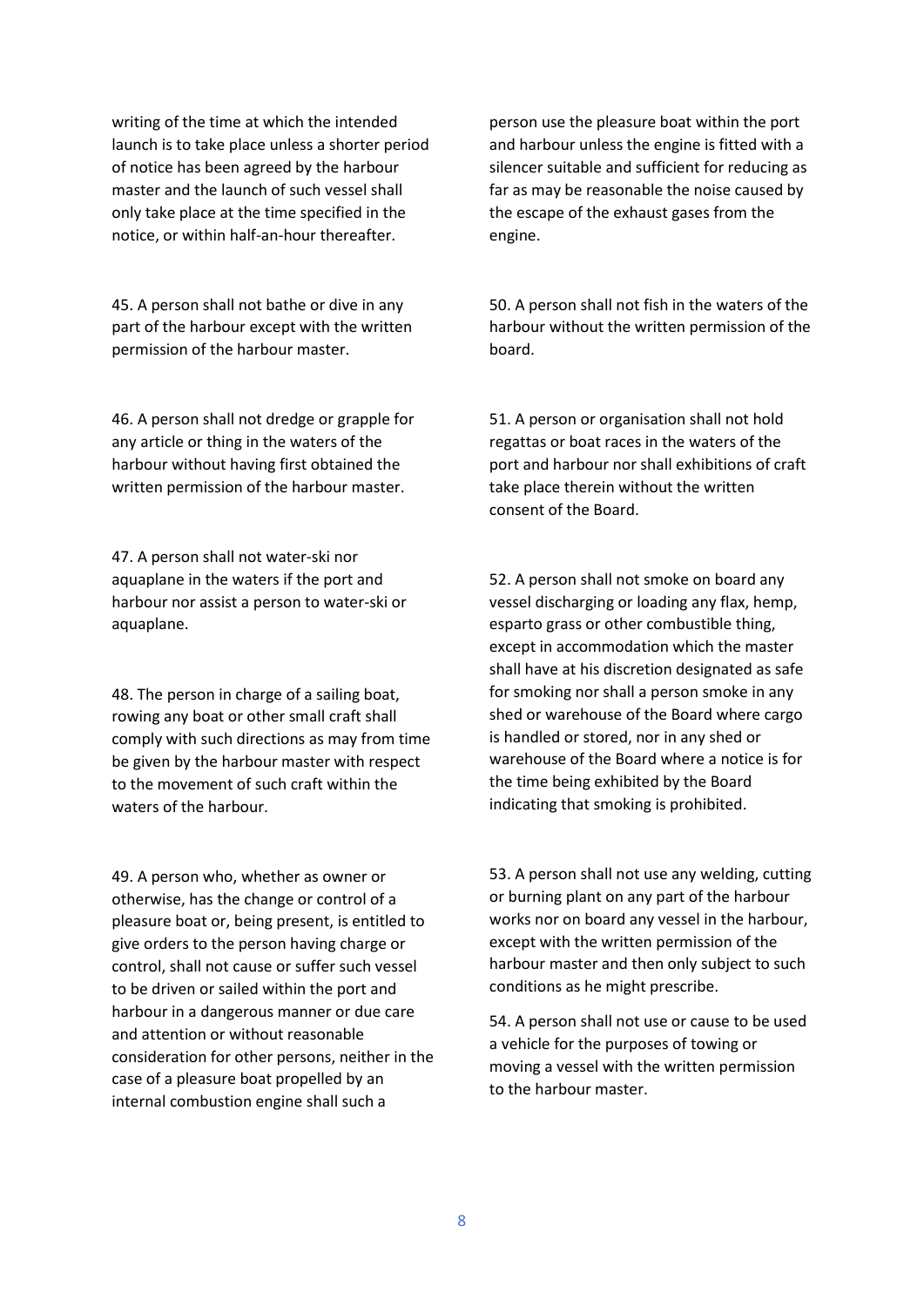#### **PART III**

#### **Regulating Harbour Quays, Works and Sheds**

55. A person shall not on any part of the harbour works or in any building thereon offer for sale or distribution, or exhibit to public view, any profane, indecent, or obscene book, paper, print, drawing, painting or representation, or write or draw any profane, indecent, or obscene word, figure or representation on any building, shed, box, wall, fence, barricade or pavement on the quays or on any part of a vessel in the harbour.

56. A person shall not cause any vehicle to wait on any quay in such manner as to obstruct or impede the movement of rail or toad traffic along the quay or to interfere with the loading, discharging or movement of goods or cargo or with the operation or movement of the Board's plant or equipment.

57. A person shall not, except with the written permission of the Board, transfer or cause to be transferred goods from one vehicle to another on any quay or roadway or on any part of the harbour works. master, shall not interfere with any lights.

58. The driver or person in charge of a vehicle shall obey the directions or requirements of the harbour master or any officer or servant of the Board duly authorised in that behalf, or of any police constable, with respect to the loading, unloading, placing, moving, management and removal of such vehicle on or from the quays or rails.

59. A person shall not be on any part of the harbour works or enter into any building thereon which by notices, barricades or other means is indicated to be closed to the public.

60. A person shall not interfere with, sit upon or loiter near any goods on any quay, except with the permission of the owner of such

goods or his agent, or with the permission of the Board.

61. A person shall not unfasten, take down or otherwise interfere with the projection chains on quays unless authorised to do so by the Board.

62. A person shall not block or cause to be blocked the passageways on the quays through the protection chains, or through fences or walls belonging to the Board.

63. A person shall not interfere with or climb or attempt to climb the fence, wall or gate belonging to the Board unless authorised to do so by the Board.

64. A person shall not deface or display any poster or slogan on any part of the harbour works or buildings thereon.

65. A person, unless with the authority of the harbour master, shall not interfere with any lights, signals, navigational aids, or lifesaving apparatus belonging to the Board, nor shall he cause such lights or signals to be obscured nor cause any obstruction to the access to the lifesaving apparatus.

66. A person, unless with the authority of the harbour master, shall not interfere with the maintenance and operation of the harbour or obstruct, impede or interfere with the movement and operation of harbour cranes or other plant and vehicles belonging to or under the control of the Board.

67, Any person loitering in any part of the harbour works shall leave the same when ordered to do so by a police constable or an official of the Board.

68. A person shall not gut or clean fish on any part of the harbour works.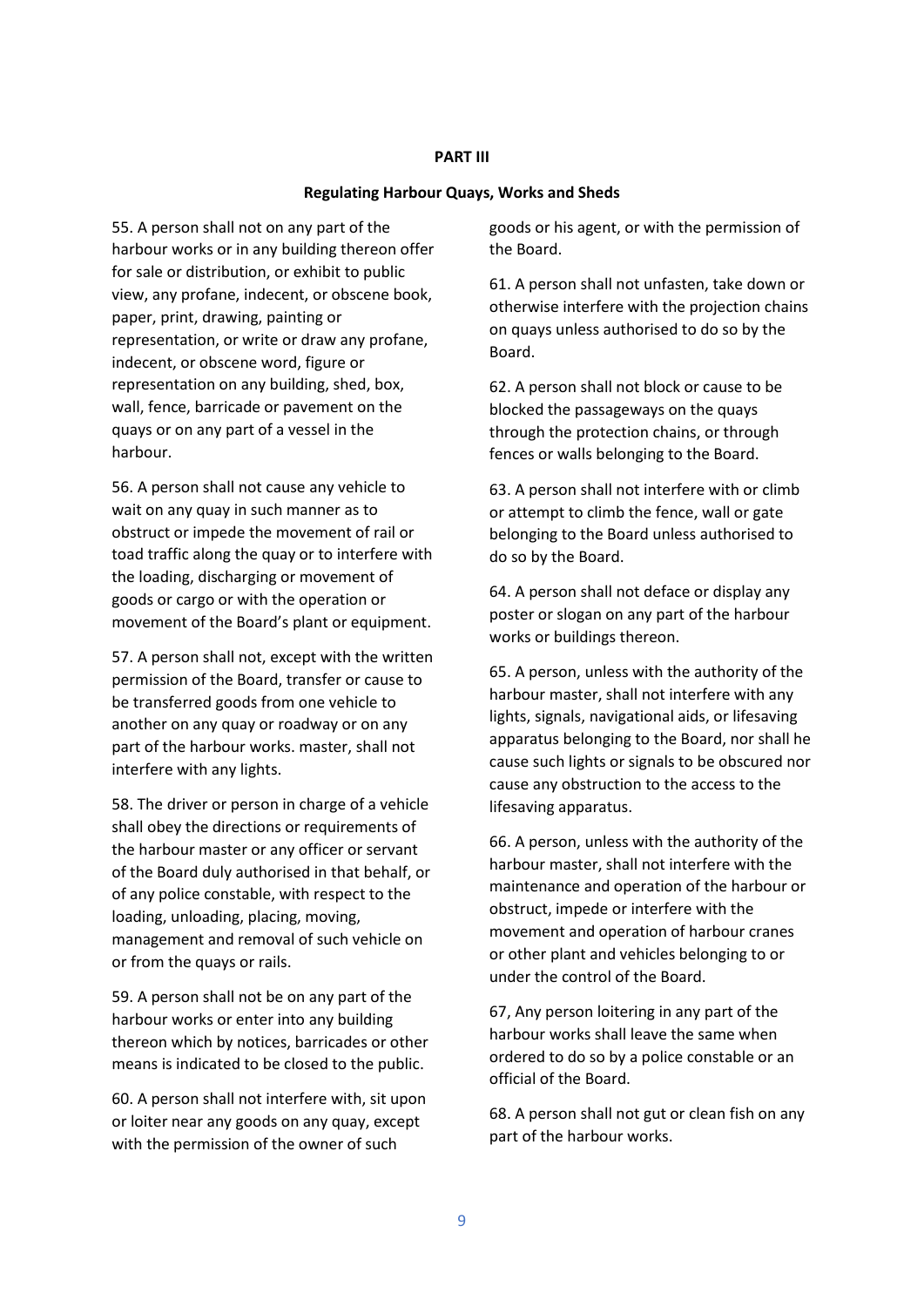69. A person shall not pack or unpack goods or fill or empty casks, boxes, packages or other containers upon the quays without the written consent of the Board.

70. A person shall not cause or allow any barrow or similar apparatus to stand on any of the quays longer than is reasonably necessary for loading or unloading goods.

71. A person shall not by means of any barrow or similar apparatus, or by singing, playing musical instruments, preaching or other means, cause any obstruction on any part of the harbour works, or cause any crowd of persons to assemble thereon.

72. A person shall not play cards or at pitchand-loss or any ball or other game on any part of the harbour works or in any building thereon belonging to the Board.

73. A person shall not without permission the Board climb or be upon any building, plant equipment belonging to or in the service of the Board and situated on the harbour works and shall not go or be upon any of the piles in front of or under the quays or wharves, or on any of the buoys in the harbour.

74. A person shall not break up or permit or cause to be broken up in the harbour any vessel, without the written permission of the Board.

75. A person shall not place, lay down or leave upon any part of the quays, any goods, article or thing which, in the opinion of the harbour master, may obstruct or impede or tend to obstruct or impede the discharge or loading of any vessel or the taking away, or the bringing of any cargo from or to any vessel, or obstruct or impede or tend to obstruct or impede the traffic on the harbour rails or on the quays. The owner or person having charge of any such goods, article or thing shall cause the same to be immediately removed from the quays on receiving an order to that effect from the harbour master.

76. Any goods, article or thing brought to, landed, laid down or left on any part of the harbour works with the permission of the Board, shall be watched, and during the hours of darkness marked by warned red lamps to the satisfaction of the Board.

77. A person shall not expose for sale any fish or other goods on any vessel or on any part of the harbour works without the written permission of the Board.

78. A person shall not place, deposit or leave on any part of the harbour works any offal or offensive matter.

79. A person shall not commit a nuisance on any part of the harbour works.

80. A person shall not deposit or place any ballast, stone, shingle, cinders, ashes, coal, lime, dung, rubbish, dust or refuse of any kind, upon any part of the harbour works without the permission of the Board.

81. A person shall not burn or cause to be burned of any material upon any part of the harbour works or without the permission of the Board.

82. A person shall not throw, discharge, or put, or cause or allow to be thrown, discharged or put into the waters of the harbour, any containers, ballast, earth, stones, cinders, ashes, shavings pieces of wood, tins, piece of rope, cable, nets, fish bones, fish baskets, fishing gear, offal, rubbish, refuse or other material or thing, and shall not pump or discharge or cause or allow to be pumped or discharged into the harbour any bilge water, or other noxious water or liquid from any vessel lying in the harbour. This bye-law shall not apply to the discharge or escape into the waters of the harbour of any oil or mixture containing oil being a discharge or escape which is subject to the provisions of the Oil in Navigable Waters Acts, 1955 and 1963 or the Prevention of Oil Pollution Act 1971, or any other statue for the time being in force.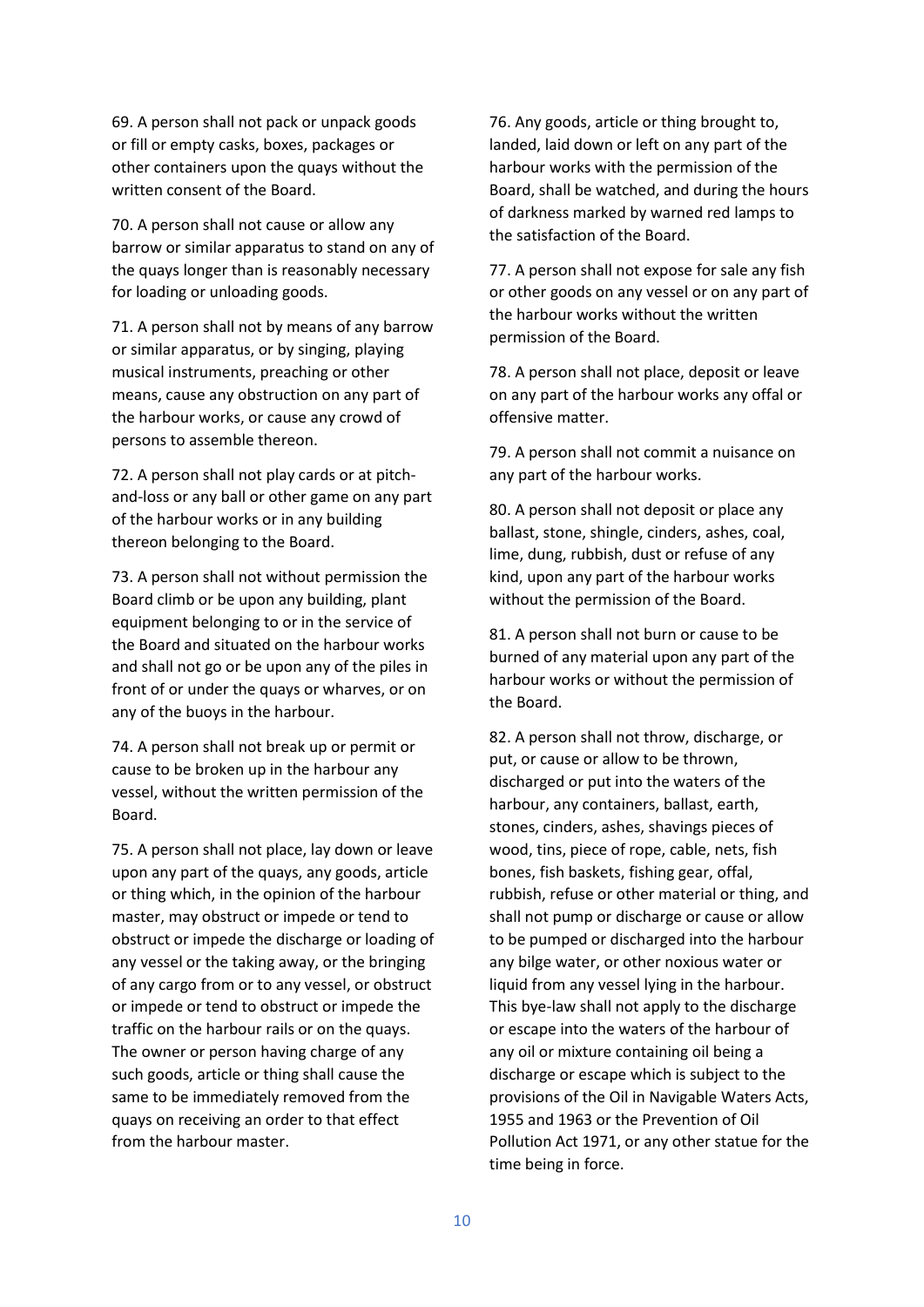83. A person shall not on any part of the harbour works take or run off, or allow to be taken or run off, any container from any vehicle unless by means of suitable and sufficient tackle or apparatus.

84. The owner of any crane or cargo handling appliance shall not allow the same to be worked at any time on any quay except by a properly qualified person.

85. Every crane or cargo-handling appliance not in use shall, if on any quay, be moved and placed according to the directions of the harbour master.

86. The master of every vessel in the harbour shall allow the harbour master free access at

all reasonable times to such vessel, and to every part thereof.

87. The master of every vessel in the harbour shall allow a police constable free access to such vessel for the purpose of taking all such measures as may be necessary for providing against fire and other accidents and preserving peace and good order onboard such vessel and for the performance of other police duties.

88. A person shall not use abusive, insulting or threatening language to any person employed by the Board while such person is performing any act which he is required to empowered to do in pursuance of the provisions of the Order of 1960 or of any bye-law made thereunder.

## **PART IV**

#### **Regulating Traffic on the Harbour Rails and the use of Locomotives thereon.**

89. In this part of these bye-laws the following words and expressions shall have the several meanings hereby assigned to them, that is to say:-

harbour rails" means the rails and sidings of the board upon the harbour works as the said rails and sidings are at present laid down or, as they may from time to time be altered or extended by the Board.

"locomotive" includes any wheeled motor on a line of rails used for the movement of wagons, and any self-moving crane.

"superintendent" means the super-intendent for the time being of the traffic on the harbour rails.

"train" means a locomotive or train of wagons drawn by a locomotive. "wagon" includes any wheeled vehicle on a line of rails.

90. A person shall not run or permit or cause to be used on the harbour rails any

locomotive before and until the same shall have been approved by the Board.

91. A person shall not run or permit or cause to run any train on the harbour rails which shall consist of more than the locomotive and twelve wagons.

92. A person shall not run or permit or cause to run any train on the harbour rails at a greater rate of speed than four miles per hour.

93. Every person using the harbour rails for wagon or locomotive traffic shall provide a man who shall walk in advance of the train for the protection and safety of the public and shall give sufficient warning of the approach of the train by means of a whistle or other suitable instrument.

94. A person shall not pass or permit or cause to pass any locomotive along the harbour rails during hours of darkness unless the same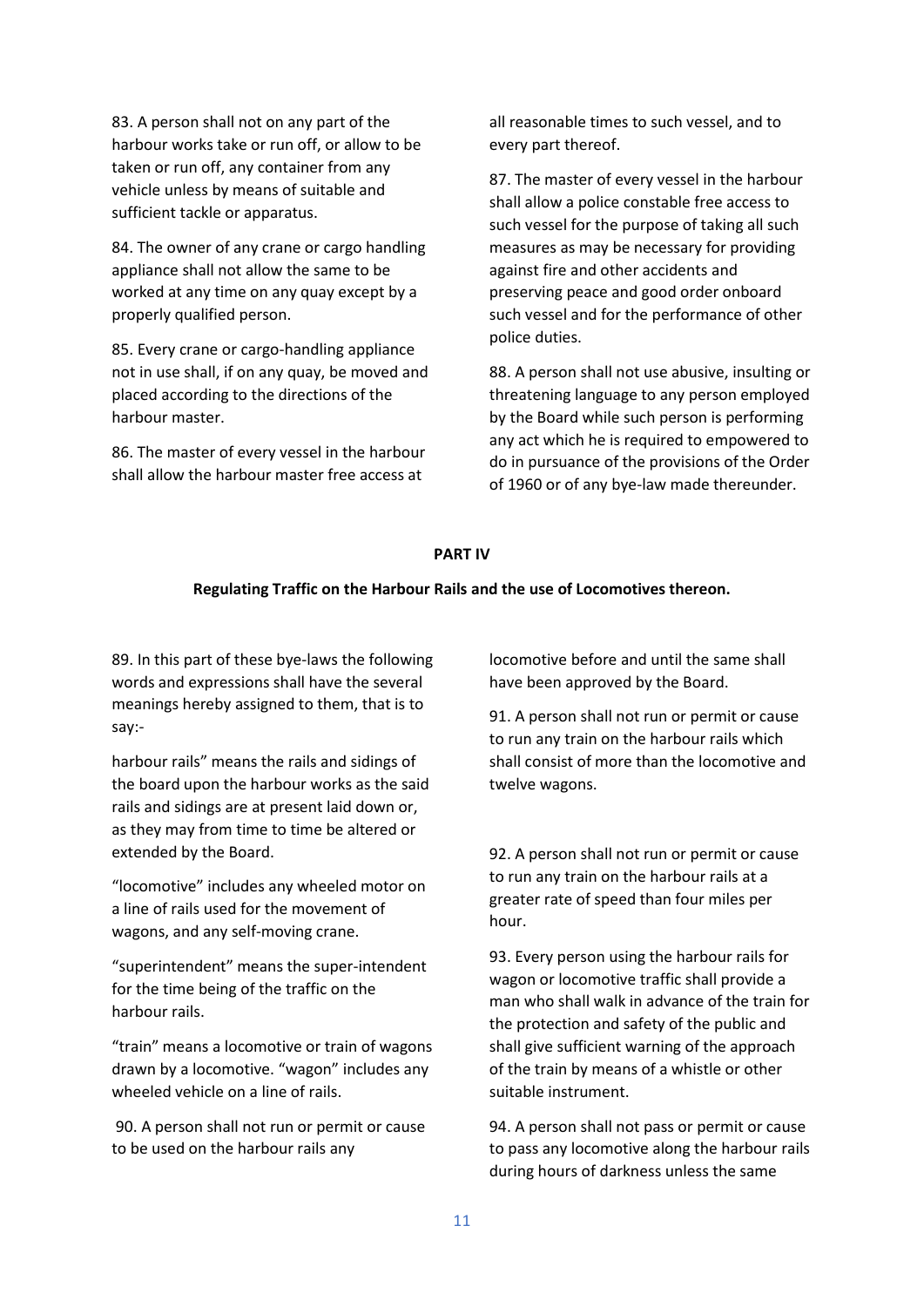shall have a red light exhibited in a conspicuous manner on each side in front and showing both ways, and unless there shall also be exhibited a red light on the rear end of the train.

95. A driver of a locomotive or train on the harbour rails shall, on being required by any police constable or officer of the Board, forthwith move such locomotive or train forward or backward as may be required.

96. A person, unless with the authority of the harbour master, shall not operate or interfere with any movable points on the harbour rails.

97. A person shall not leave, or permit or cause to be left, overnight on the harbour rails any locomotive or train except upon the sidings, and that only with the permission of the superintendent.

98. A person shall not sound or permit or cause the whistle of a locomotive used on the harbour rails to be sounded while the locomotive is standing on or passing along the rails unless when necessary to order to avoid a collision.

99. A person shall not bring on the harbour rails any wagon for the purpose of being loaded which has not been previously cleaned of all rubbish and shall not throw on the quays from such wagon any straw or rubbish or other similar material.

#### **PART V**

#### **Regulating Pontoon Docks.**

100. In this part of these bye-laws the following words and expressions shall have the several meanings hereby assigned to them, that is to say:-

"pontoon docks" means the existing pontoon at the harbour or any one of them or any other pontoon dock to be hereafter owned or managed by the Board.

101. (a) A person shall not use the pontoon docks unless he first shall have obtained a permit in writing from the harbour master.

(b) It shall be an offence knowingly to make in any application for such permit a false statement as to any relevant information required by the harbour master.

102. No vessel shall remain on the pontoon docks for any period longer than that allotted To that vessel by the harbour master.

103. A person shall not without the permission of the harbour master operate the motors, sluices, valves, capstans, and side and bilge shores of the pontoon docks.

104 A person shall not without the permission of the Harbour Master interfere or tamper with any of the machinery, appliances or fittings on the pontoon docks.

105. A person shall not without the permission of the harbour master use or permit or cause to be used on board any vessel while on the pontoon docks any fire, candle or other naked light, and then only under such safeguards and conditions as the harbour master may prescribe.

106. A person shall not place or permit or cause to be placed on the pontoon docks any vessel with any explosive on board. In this bye-law the term "explosives" shall mean gunpowder, nitro-glycerine, dynamite, gun cotton, blasting powders, fulminate of mercury or of other metals, coloured fuses, and to every other substance whether similar to those above mentioned or not, used or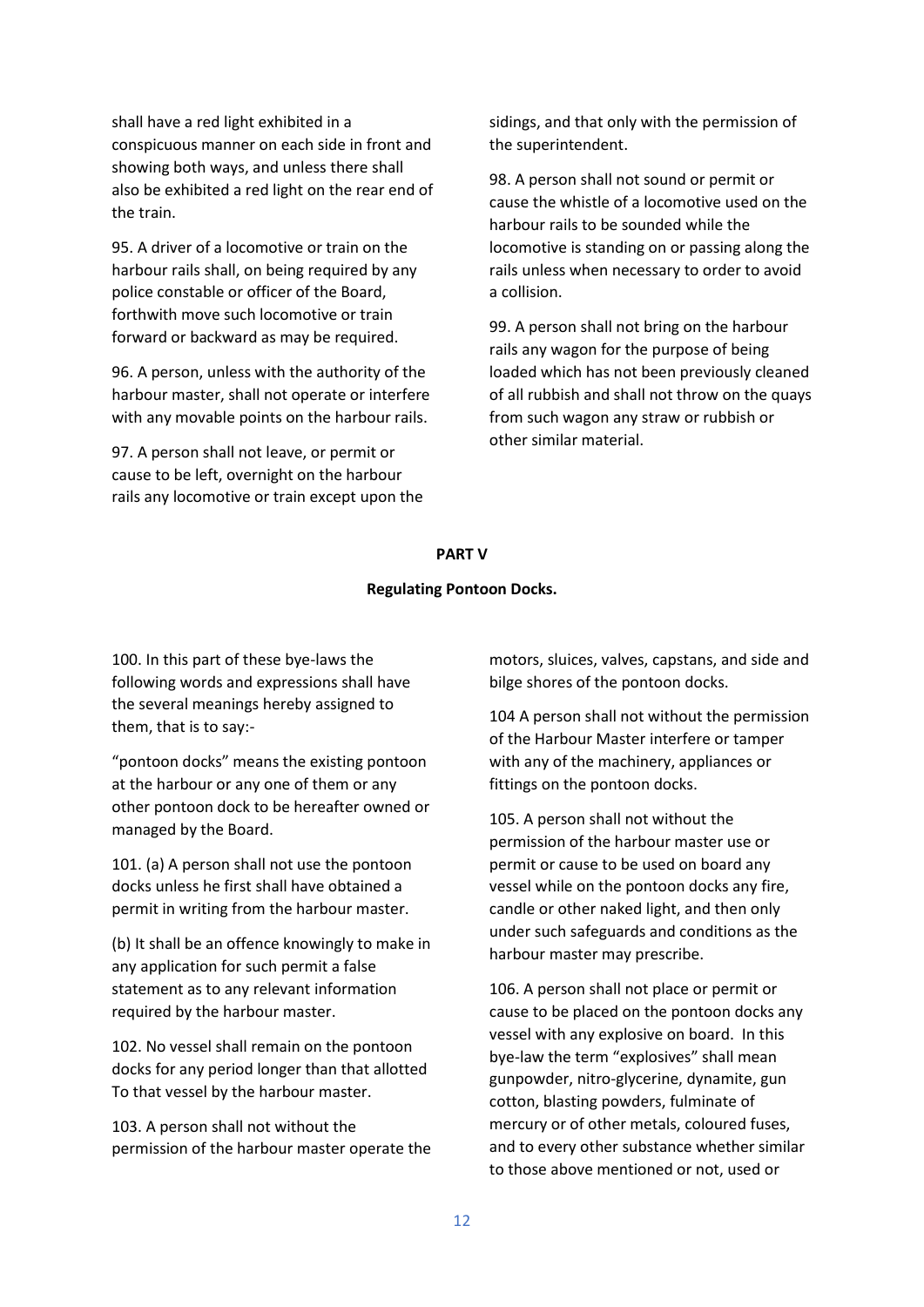manufactured with a view to produce practical effect by explosion or a pyrotechnic effect, but shall not include explosives such as distress signals which are carried on board such vessel for safety purposes and which are properly stowed.

107. The owner of a vessel on the pontoon docks (when in the opinion of the harbour master the repair work will not be completed within the time regulated by him for the vessel to remain on the pontoon docks) shall, on receiving a written order from the harbour master, cause all such work to cease. The owner shall within twelve hours after receipt of such an order remove the vessel or cause it to be removed from the pontoon docks.

108. A person shall not without written permission of the harbour master break up or permit or cause to be broken up on the pontoon docks any vessel; and if any vessel shall be commenced to be broken up without such permission, the owner of such vessel, on receiving a written order from the harbour master, shall, remove or cause to be removed such vessel from the pontoon docks.

109. A person shall not do anything which may alter or cause to be altered, the trim or list of any vessel either while on the pontoon dock or during the docking or undocking thereof.

110. A person, unless a member of the mooring crew, shall not embark or disembark from a vessel on a pontoon dock during the lifting or lowering of the dock.

111. The rubbish occasioned by the docking and repair of any vessel on a pontoon dock shall be collected to one side of the dock and removed by the owner of such vessel.

112. A vessel shall immediately after the completion of her repairs be removed by the owner.

113. A person shall not attach to any part of the pontoon docks any rope, chain or other mooring without permission of the harbour master.

114. A person shall not destroy, cut or otherwise damage, or allow to go adrift, any of the blocks, such vessel from the pontoon docks. other articles or appendages used in connection with the pontoon docks and belonging to the Board or throw down timber or other heavy material upon the floor or any other part of the pontoon docks.

115. All persons having charge of vessels entering, leaving or on the pontoon docks shall obey the instructions of the harbour master in all matters and things connected with the pontoon docks and the order and government of the same not herein expressly provided for.

116. A person shall not without the permission of the Board be on the pontoon docks unless such person is employed in connection with the docking or undocking of a vessel or in connection with work being done upon such vessel.

# **PART VI**

# **Regulating Transit Sheds**

117. In this part of these bye-laws the following words and expressions shall have the several meanings hereby assigned to them respectively, namely:-

"shed" means any transit shed belonging to the Board, erected or to be erected on the quays of the harbour and used for the accommodation of the traders at the port, not being a shed specially appropriated for the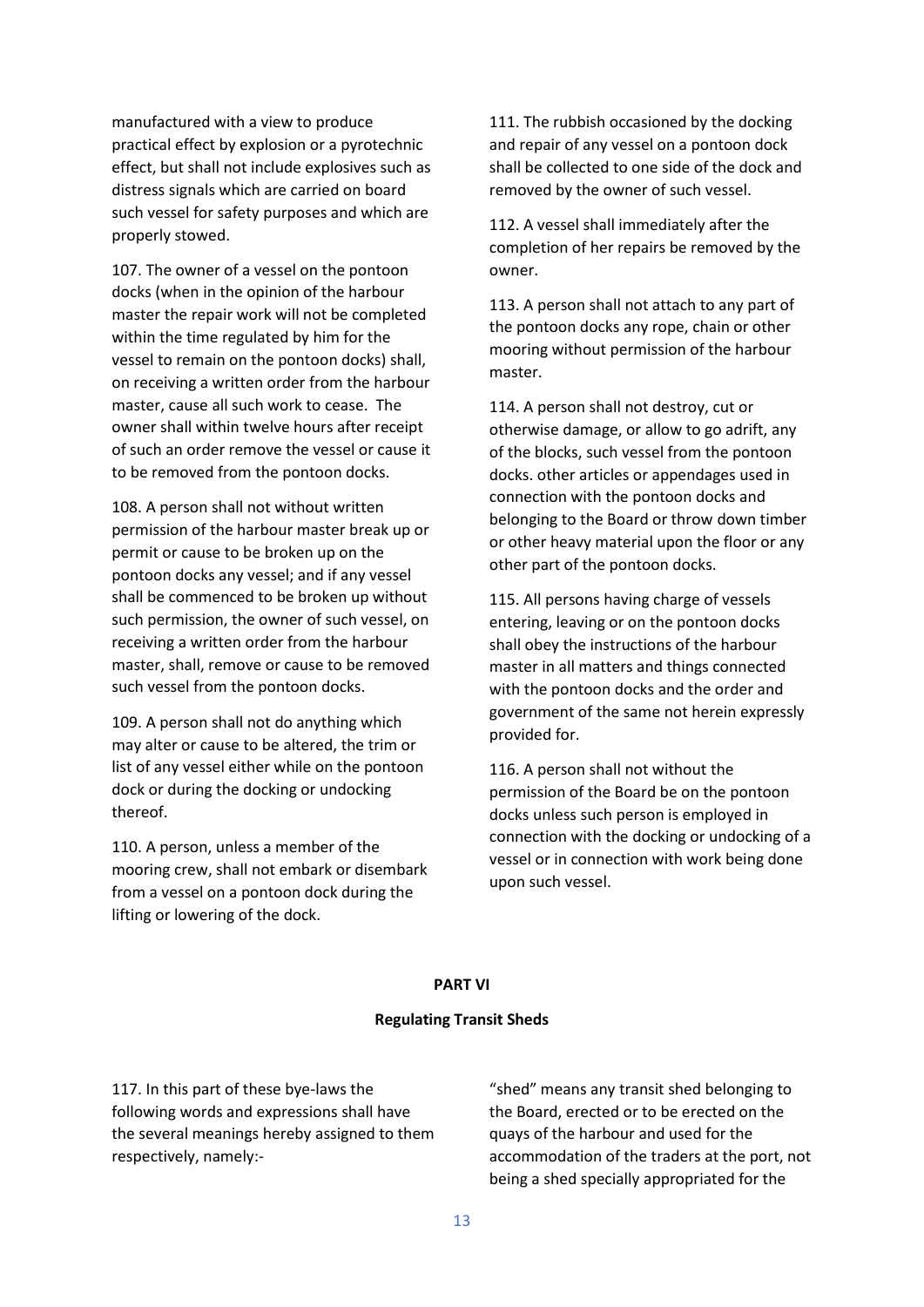exclusive use of any corporation, company or person.

"superintendent" means the superintendent for the time being of harbour meters appointed by the Board and includes his staff.

118. A person shall not make use of the shed or any part thereof for the accommodation of goods without the permission of the superintendent.

119. Goods shall not be placed or left by the owner thereof or by any other person or allowed to be placed or left by the owner thereof outside the space allotted by the superintendent for their accommodation in the shed.

120. The owner of any goods placed in the shed shall keep such goods clear of the doors and of the wall of the shed.

121. Dangerous goods shall not be placed in the shed.

122. A person shall not without the permission of the superintendent have, or cause to be had, any fire or naked light in the shed.

123. A person shall not, within the shed, smoke tobacco in any form.

124. Carpenter or other repair work shall not be performed in the shed by any person without the consent of the superintendent, except the necessary repair of containers or sacks.

125. All goods shall be removed by the owner thereof from the shed within twenty-four hours after notice to that effect has been given by the superintendent.

#### **PART VII**

#### **Regulating Cranes.**

126. A person shall not use a crane hired from the Board on the quays or harbour works :-

(a) to lift articles of a weight heavier or of a nature different from those which he declared to the harbour master at the time of hiring that it was his intention to lift; or

(b) for a purpose other than a purpose so declared and approved by the harbour master.

127. A person using a crane hired from the Board shall cause the exact weight to be clearly displayed on the side of lifts of 1000 kilograms or more.

128. A grab other than a grab belonging to the Board shall not be attached to or used with a crane hired from the Board for use on the quays or harbour works except with the written consent of the Board.

129. A person shall not in any way interfere with or obstruct a craneman while acting in the performance of his duties on the quays or harbour works.

130. Except with the written consent of the harbour master a crane belonging to any person other than the Board shall not be used on any of the quays or wharves of the harbour.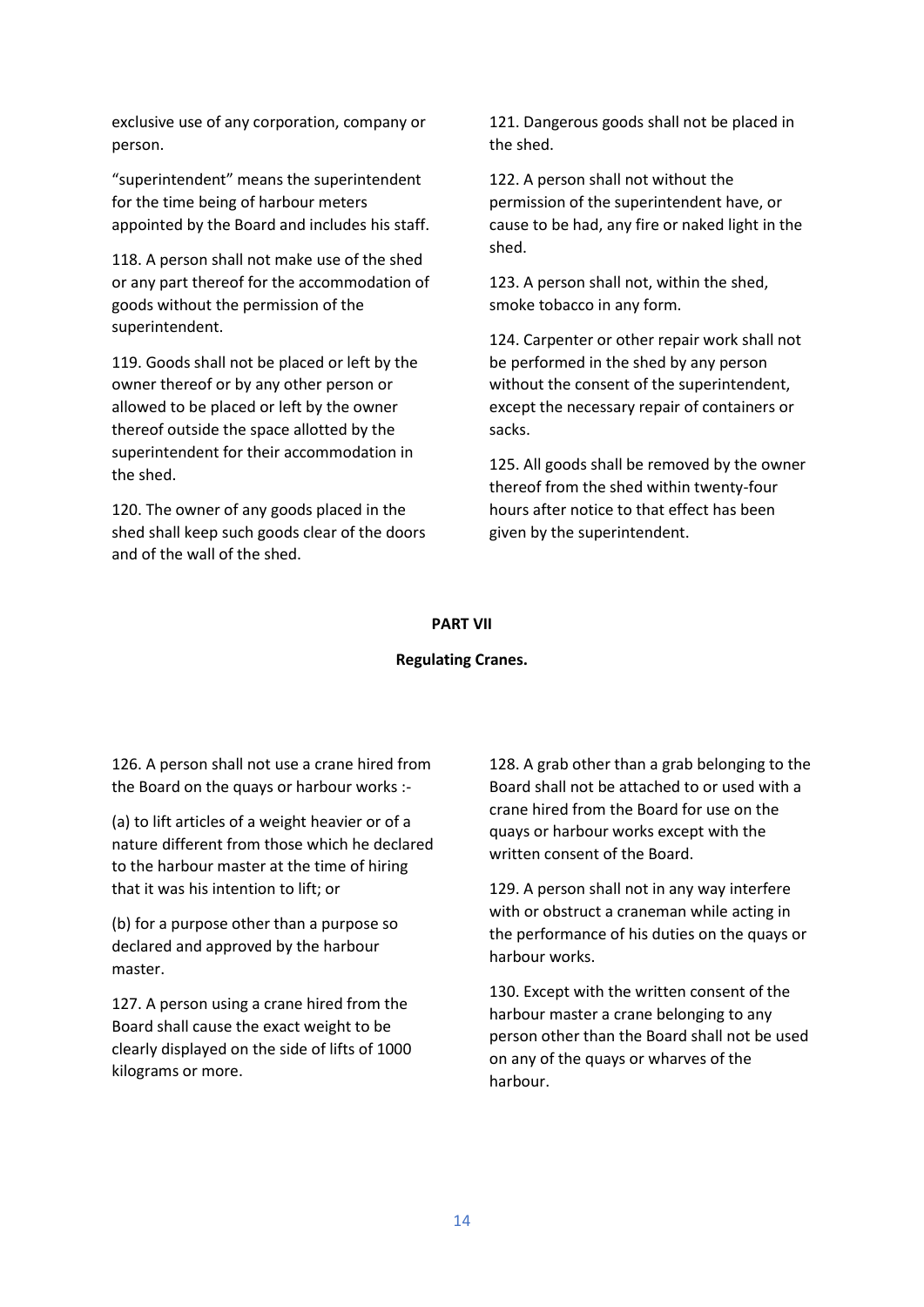#### **PART VIII**

# **Regulating of the Fish Market.**

131. In this part of the bye-laws "collector of rates" means the collector of rates for the port and harbour.

"the market" means the fish market of the Board at Albert Quay, Palmerston Quay and Commercial Quay.

132. A person shall not within the market sell fish by auction or otherwise or expose fish for sale except during such times as the market is open for sales.

133. Where fish have been brought into, or unloaded from any vessel at the market, whether during such times as the market is open for sales or otherwise, a person shall not remove such fish from the market unless:-

(a) the market charges payable in respect of such fish have been assessed by the collector of rates or are to be assessed under alternative arrangements approved by the Board;

(b) such removal takes place at a time when, in accordance with the provisions of bye-laws 132 hereof, fish may lawfully be sold; and

(c) Such fish have either been sold by auction or otherwise or are removed with the written permission, duly signed and dated, of the owner, his representative, or the skipper of the vessel from which they were landed.

134. A person shall not within the market lay down any fish, box, barrel, trunk, basket, hamper, tub, or other article except within the space allotted to him by the harbour master or in such other place as the harbour master may from time to time appoint.

135. A person shall not deposit in any part of the market, or in the harbour adjacent thereto, any offal, shells, filth or waste matter of any kind.

136. A person shall not within the market or in or on the streets, quays and harbour adjacent to the market, process, gut or clean fish, except with the permission of the Board in writing.

137. A person shall not take water from any tap situated within the market except for such purposes as may be approved by the harbour master, and every person so taking water for an approved purpose shall take no greater quantity thereof than is reasonable necessary for such purpose, and upon obtaining such quantity shall immediately turn off the flow of water from the tap.

138. (a) A person shall not use or cause to be used within the market without the prior written consent of the Board any truck, barrow, vehicle or plant of any kind;

(b) The owner of any truck, barrow, vehicle or plant authorised to be used within the market shall cause the same after use every day to be thoroughly cleaned or washed and (if not removed from the market) stored in such place within the market as the harbour master may direct. During any period of storage as aforesaid, such owner shall cause the truck, barrow, vehicle or plant so stored to be immobilised in such a manner as the Harbour master may direct.

139. A person shall not within the market propel any truck, barrow or other vehicle at such a speed or in such a manner as to cause danger.

140. A person shall not cycle in the market.

141 A person, otherwise than with the approval of the harbour master shall not interfere with the lighting in the market, so as to increase, diminish or extinguish the lights.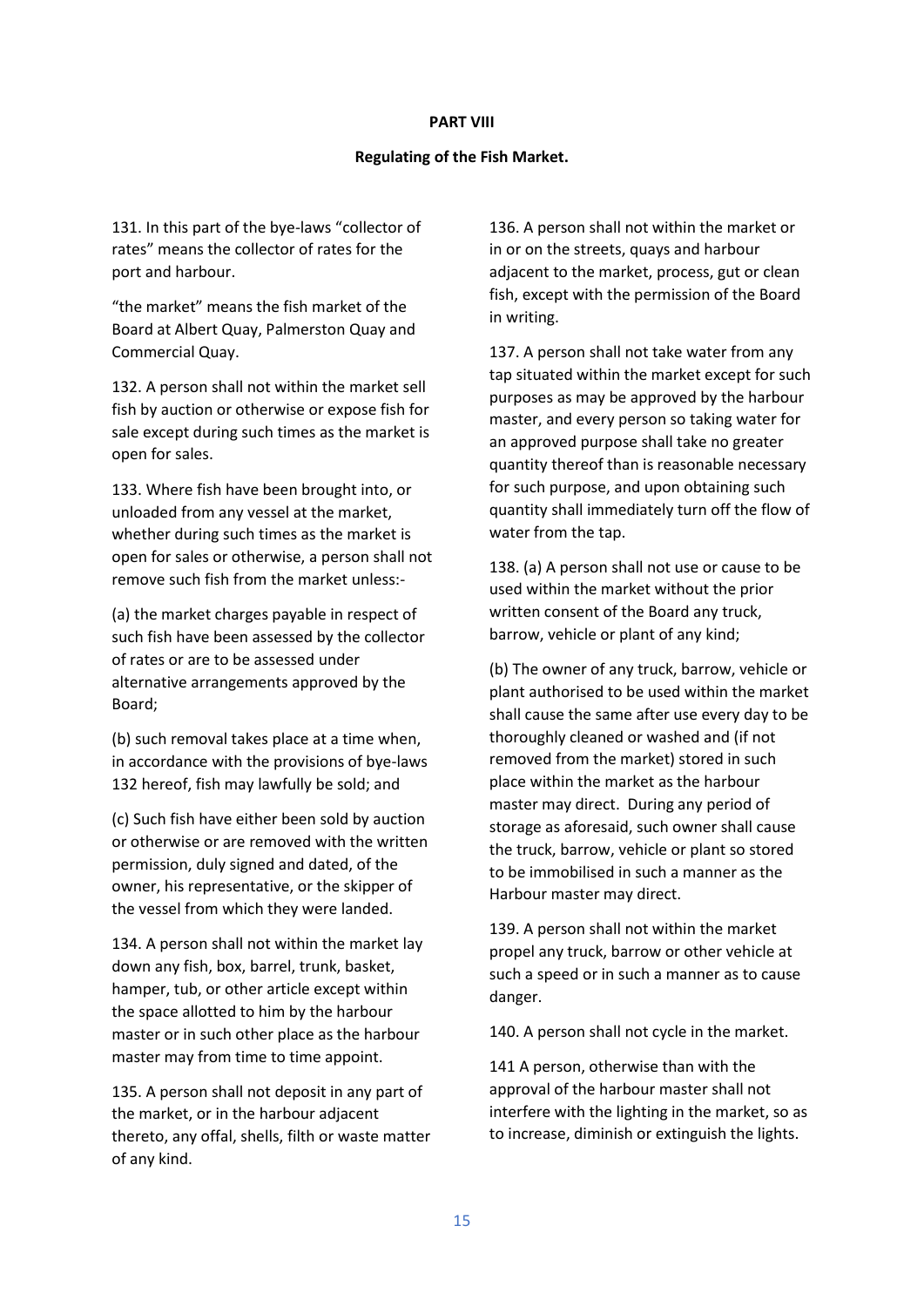142. A person shall not loiter or cause any wilful obstruction in the market nor shall he interfere with or impede the work of the market.

143. A person shall not permit any dog belonging to him or under his control to enter or remain in the market. Any employee of the Board at the market while in the execution of his duty.

145. Every person using the market shall obey any directions given by the harbour master for the purpose of preserving order and of facilitating the dispatch of business.

146. A person shall not (a) deface, disfigure or damage any part of the market or (b) affix or cause to be affixed thereto any bill or other notice; provided that nothing in this bye-law shall prohibit the affixing of any bill or notice with the consent of the harbour master and after payment of such charge as may be fixed by the Board upon the notice board or bill boarding's provided inside the market.

## **PART IX**

# **Regulating Parking of Lorries, Omnibuses, Coaches, Carriages, Carts, Motors and Other Vehicles**

147. A person shall not case or permit any vehicle to wait on Trinity Quay, Regent Quay, Waterloo Quay, Upper Quay, Blaikies Quay, Palmerston Quay, Commercial Quay, between Market Street and Regent Road or Albert Quay between Market Street and Clyde Street, unless:-

(a) There is displayed on such vehicle a permit in writing issued by the Board and such vehicle is either attended or waiting in a place or area of quay set aside by the Board for parking of vehicles and signposted as such, or

(b) Upon the direction or with the permission of a police constable in uniform, or

(c) Such vehicle is engaged in the loading or unloading of goods to or from a vessel, transit, shed or quay, or

(d) Such vehicle is being used in connection with the administrative or operational work of the Board, or

(e) Such vehicle is being used by a person attending at the Harbour Offices at Regent Quay on business and is waiting in a place or area of Regent Quay set aside by the Board for the parking of vehicles and signposted as such.

Provided always that this byelaw shall not apply to roads in the harbour which are subject to Traffic Regulation orders prohibiting waiting by vehicles nor shall this byelaw apply to vehicles while being used for police, fire brigade or ambulance purposes or to any other vehicle while its presence is required during the course of an emergency causing or likely to cause injury to any person or damage to property.

148. A person shall not, without the permission of the Board, or any police constable in uniform, cause or permit a vehicle to be left unattended on any quay, roadway or part thereof other than those quays, roadways or parts thereof to which byelaw 147 applies unless said vehicle is waiting in a place set aside by the board for the parking of vehicles and signposted as such.